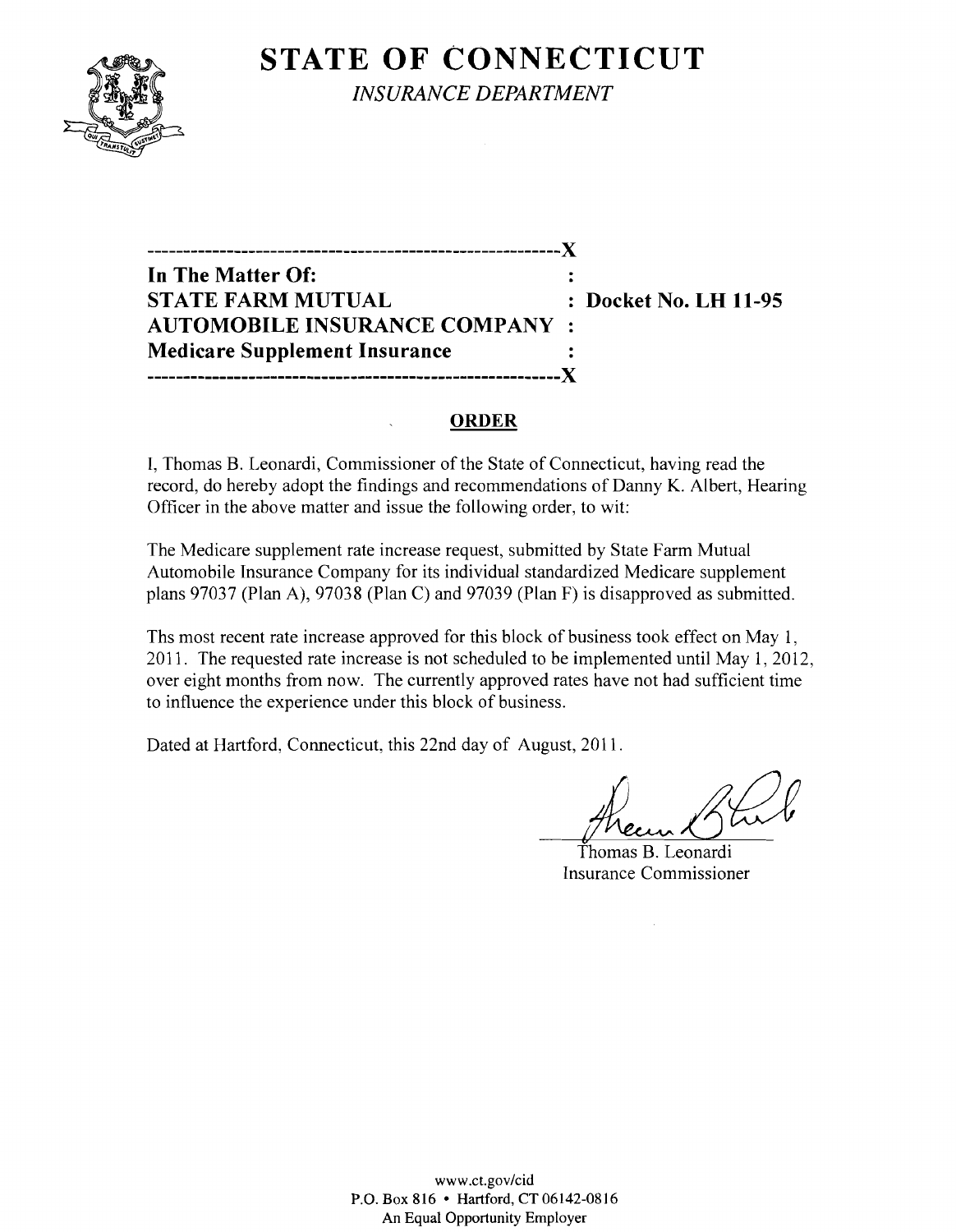# **STATE OF CONNECTICUT**



*INSURANCE DEPARTMENT* 

| In The Matter Of:                           |  |
|---------------------------------------------|--|
| <b>STATE FARM MUTUAL</b>                    |  |
| <b>AUTOMOBILE INSURANCE COMPANY:</b>        |  |
| <b>Medicare Supplement Insurance</b>        |  |
| .--------------------------------- <b>X</b> |  |

**: Docket No. LH 11-95** 

### **PROPOSED FINAL DECISION**

## 1. **INTRODUCTION**

The Insurance Commissioner of the State of Connecticut is empowered to review rates charged for individual and group Medicare supplement policies sold to any resident of this State who is eligible for Medicare. The source for this regulatory authority is contained in Chapter 700c and Section 38a-495a of the Connecticut General Statutes.

After due notice, a hearing was held at the Insurance Department in Hartford on August 3, 2011 to consider whether or not the rate increase requested by State Farm Mutual Automobile Insurance Company on its individual standardized Medicare supplement business should be approved.

No members from the general public or public officials attended the hearing.

No representatives from State Farm Mutual attended the hearing.

The hearing was conducted in accordance with the requirements of Section 38a-474, Connecticut General Statutes, the Uniform Administrative Procedures Act, Chapter 54 of the Connecticut General Statutes, and the Insurance Department Rules of Practice, Section 38a-8-l et seq. of the Regulations of Connecticut State Agencies.

A Medicare supplement (or Medigap) policy is a private health insurance policy sold on an individual or group basis which provides benefits that are additional to the benefits provided by Medicare. For many years Medicare supplement policies have been highly regulated under both state and federal law to protect the interests of persons eligible for Medicare who depend on these policies to provide additional coverage for the costs of health care.

Effective December 1, 2005, Connecticut amended its program of standardized Medicare supplement policies in accordance with Section 38a-495a of the Connecticut General Statutes, and Sections 38a-495a-l through 38a-495a-21 of the Regulations of Connecticut Agencies. This program, which conforms to federal requirements, provides that all insurers offering Medicare supplement policies for sale in the state must offer the basic "core" package of benefits known as Plan A. Insurers may also offer anyone or more of eleven other plans (Plans B through L).

> www.ct.gov/cid P.O. Box 816 • Hartford, CT 06142-0816 An Equal Opportunity Employer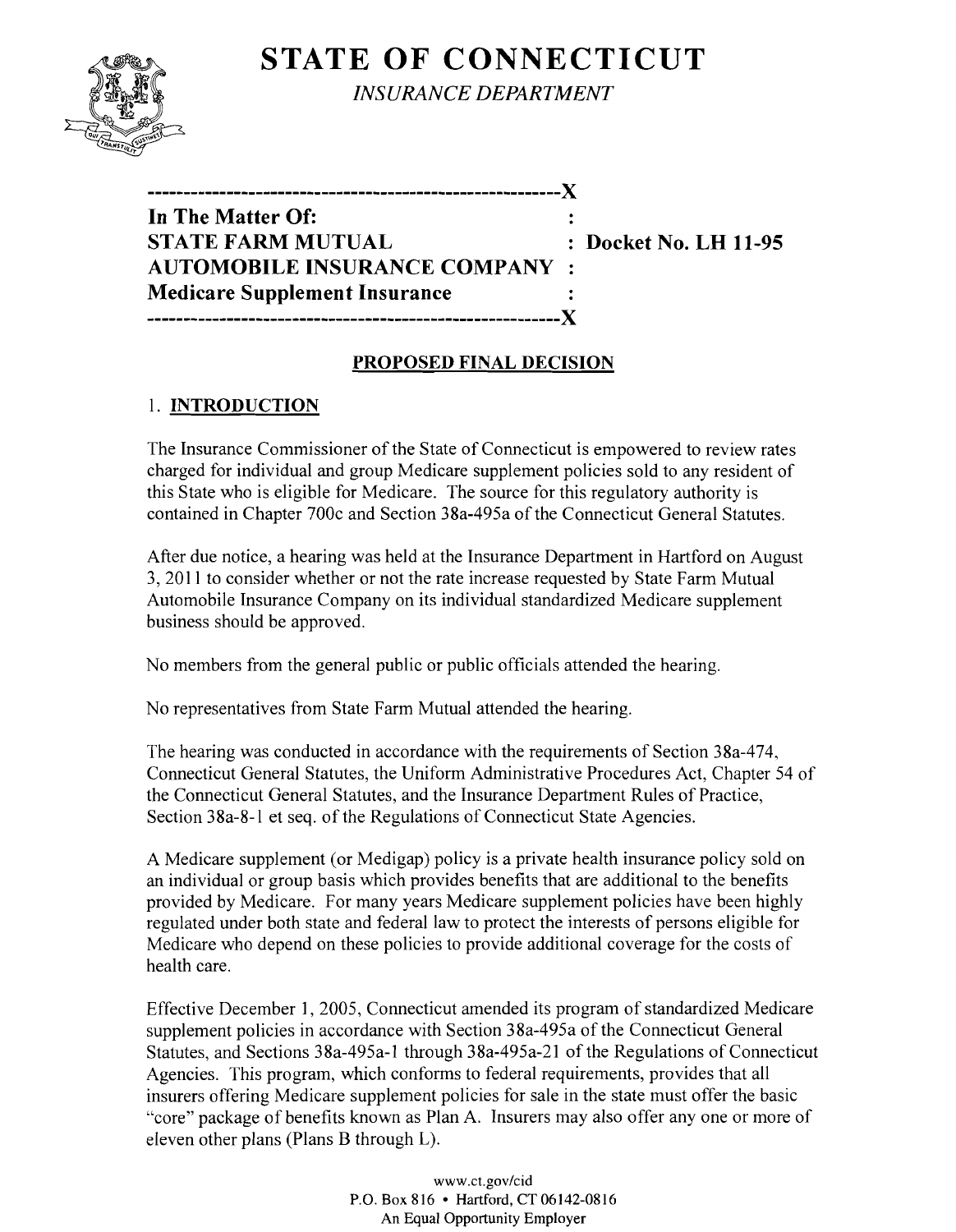Effective January 1,2006, in accordance with Section 38a-495c ofthe Connecticut General Statutes (as amended by Public Act 05-20) premiums for all Medicare supplement policies in the state must use community rating. Rates for Plans A through L must be computed without regard to age, gender, previous claims history or the medical condition of any person covered by a Medicare supplement policy or certificate.

The statute provides that coverage under Plan A through L may not be denied on the basis of age, gender, previous claims history or the medical condition of any covered person. Insurers may exclude benefits for losses incurred within six months from the effective date of coverage based on a pre-existing condition.

Effective October 1, 1998, carriers that offer Plan B or Plan C must make these plans as well as Plan A, available to all persons eligible for Medicare by reason of disability.

Insurers must also make the necessary arrangements to receive notice of all claims paid by Medicare for their insureds so that supplemental benefits can be computed and paid without requiring insureds to file claim forms for such benefits. This process of direct notice and automatic claims payment is commonly referred to as "piggybacking" or "crossover".

Sections 38a-495 and 38a-522 ofthe Connecticut General Statutes, and Section 38a-495a-l0 ofthe Regulations of Connecticut Agencies, state that individual and group Medicare supplement policies must have anticipated loss ratios of 65% and 75%, respectively. Under Sections 38a-495-7 and 38a-495a-10 of the Regulations of Connecticut Agencies, filings for rate increases must demonstrate that actual and expected losses in relation to premiums meet these standards, and anticipated loss ratios for the entire future period for which the requested premiums are calculated to provide coverage must be expected to equal or exceed the appropriate loss ratio standard.

Section 38a-473 of the Connecticut General Statutes provides that no insurer may incorporate in its rates for Medicare supplement policies factors for expenses that exceed 150% of the average expense ratio for that insurer's entire written premium for all lines of health insurance for the previous calendar year.

### II. **FINDING OF FACT**

After reviewing the exhibits entered into the record of this proceeding, and utilizing the experience, technical competence and specialized knowledge of the Insurance Department, the undersigned makes the following findings of fact:

- 1. State Farm Mutual Automobile Insurance Company has requested a 4.1 % rate increase on its individual standardized Medicare supplement plan 97037 (A), 97038 (C) and 97039 (F).
- 2. In-force policies as of 12/2010:

| Plan  | Connecticut | Nationwide |
|-------|-------------|------------|
| A     |             | 2,717      |
| €     | 21          | 31,506     |
| н     | 20          | 61,813     |
| Total | 46          | 96,036     |